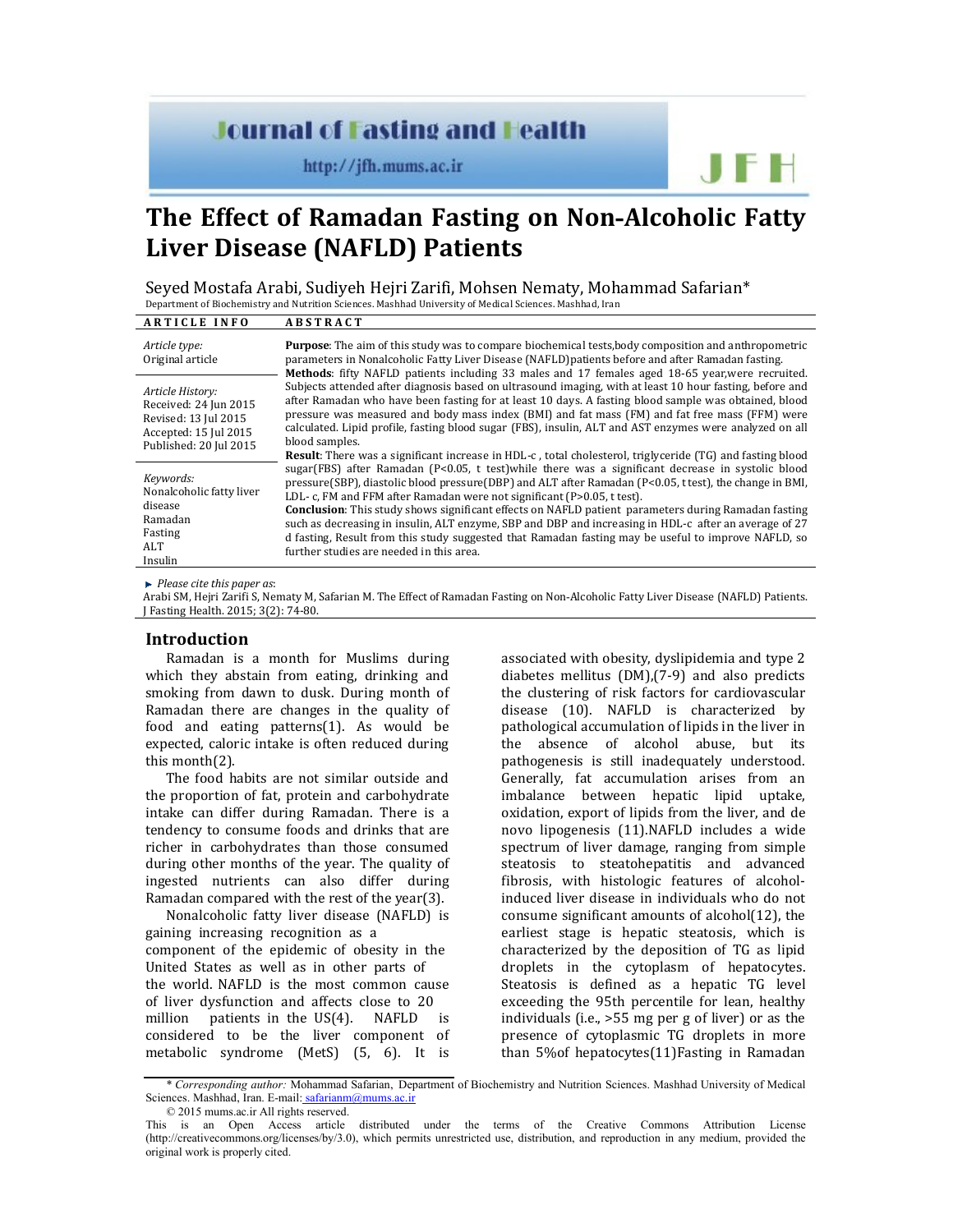has been shown to have some effects on the circulating levels of several biochemical markers known to be associated with vascular and metabolic disorders including lipid profile (1, 13, 14).Farshidfar et al reported a significant increase in high density lipoprotein - cholesterol (HDL-C) and a decrease in low density lipoprotein – cholesterol (LDL- C) at day 28 of Ramadan (15). Also, studies among patients with type II diabetes mellitus reported decreased total cholesterol (TC), triglyceride (TG), and LDL-C as well as increased HDL-C levels after fasting in Ramadan (16). It has been established that a given nutrient ingested at an unusual time can induce different metabolic effects(3). Lipid profile is affected by dietary habit, percentage of fat in the daily diet and its saturation, percentage of simple sugar, and exercise(17, 18) and the metabolic response to starvation has been well described and involves homeostatic mechanisms that result in energy expenditure being derived from the oxidation of lipids and proteins (19), Yet, studies on the effects of Ramadan fasting on blood lipids, blood pressure, anthropometric parameters and other cardiovascular risk factors are scarce, and have given inconclusive results (20). There is no study till now to survey the effect of Ramadan fasting on NAFLD patients so in current research, the effect of Ramadan fasting on NAFLD patients and its parameters has been investigated.

# **Materials and methods**

This was a prospective observation that performed during the month of Ramadan in June/ July 2014 (Islamic year 1435) in city of Mashhad, Iran .The subjects were recruited from Ghaem teaching hospital clinic via poster advertisement or direct invitation. Inclusion criteria were male and female between 18 and 65 years old with NAFLD that diagnosed fatty liver by ultrasounography and at least 10 hour fasting. Exclusion criteria were pregnant and lactating women, subjects with the age of below 18 and 65 y old and those who fasted for less than 10 d, subjects with any type of acute inflammation (hs-CRP >5) , take medication that had influence on ALT and AST and exogenous insulin, Body Mass Index(BMI) <25 kg/m2, any definite or suspected alcohol abuse, alcohol over-consumption(more than 30 gr/ day in men

and > 20 gr/day in women) or signs of alcohol as a cause of liver disease led to exclusion from study. In the diagnostic work-up, other causes of chronic liver disease (hepatitis B and C, and Wilson's disease) were ruled out. Additionally, patients with severe heart, lung, brain, or kidney diseases were excluded.

This study was conducted according to the guidelines laid down in the Declaration of Helsinki and all procedures involving human subjects were approved by the Research Ethics Committee of Mashhad University of Medical Sciences (approval number 930229). Written informed consent was obtained from all subjects.

Participants were interviewed private face to face in the clinic using a questionnaire that gathered information on demographic characteristics, medical history, medication use and health-related habits including questions on smoking, alcohol intake, and all subjects completed a 72 hour food recall questioner before and after Ramadan month.

Subjects attended the metabolic unit after 10–12 h fasting, in two stages; between 7 d before and 2 first days of starting Ramadan and from the 27th of Ramadan till 6 d after end of this month. An 8 mL fasting blood sample was collected from the median cubital vein. The blood samples were analyzed in an University affiliated laboratory for measuring ALT, AST, High density Lipoprotein (HDL), Low Density Lipoprotein (LDL), Triglyceride (TG), cholesterol, Fasting Blood Sugar(FBS) and insulin.

Anthropometric parameters such as height, body weight and waist circumference were measured in both phases. Body mass index (BMI) was calculated as body weight (kg) divided by squared height in meters (m2). Height and weight were measured, using standardized procedures. Height was measured using a portable stadiometer (OTM, Tehran, Iran). Height measurement was taken to the nearest 0.1 cm, without shoes, with the subject stretching to the maximum height and the head positioned in the Frankfort plane. Weight was measured using Rassa weight scale (Rassa, Tehran, Iran) to the nearest 100 g with subjects removing shoes and in light clothing. Waist circumference was measured to the nearest 0.1 cm at the mid-point between the lower rib and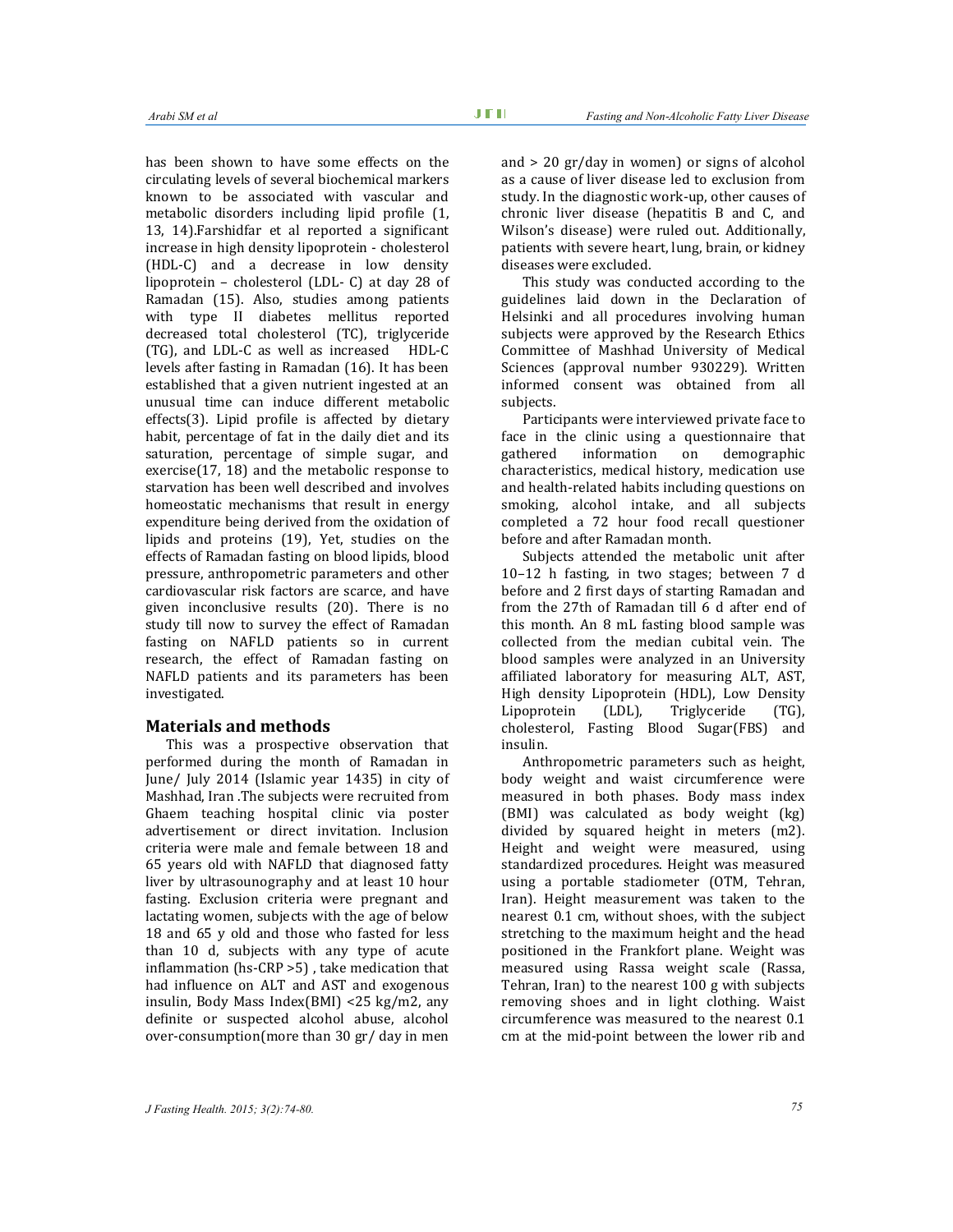the upper margin of the iliac crest (21)in a horizontal plane by using a no stretching tape with an insertion buckle at one end. Fat free mass (FFM) and fat mass (FM) also measured with Bioelectrical Impedance Analysis(BIA).

Data analysis

The Kolmogorov-Smirnov test was performed to assess the normal distribution. Differences between results were analyzed, using paired samples t- test for normally distributed parameters and Wilcoxon Signed Ranks test for not normally distributed parameters. Relationship between dichotomous and quantitative variables was assessed by independent sample t test. Two-way repeated measures ANOVA were used to assess interactions among variables seem to be effective on parameter differences (P<0.15 in Pearson's correlation or independent sample t test) on variables before and after Ramadan. Quantitative data were expressed as the mean ± SD for all parameters. Statistical significance was considered at P<0.05 for all tests. These statistical analyses were conducted by using SPSS statistical software (version 11.5, SPSS Inc.Chicago, IL).

#### **Results**

Duration of daily fasting during Ramadan 2014 was between 14 h and 42 min in first day and 13 h and 35 min in last day in Mashhad, Iran. The average days subjects fasted in this study were  $27.3 \pm 5$  (range 25-30 d). Fifty volunteers including 33 male and 17 female, age

18–65 y, average  $40.52 \pm 10.90$  y, with nonalcoholic fatty liver were contributed in this study.

The anthropometric, body composition, blood pressure and macronutrients intake data of groups according to gender during Ramadan fasting were listed in table 1. As indicated there is a significant decrease in SBP and DBP in male patients during Ramadan (130.00(113.0-139.0) mmHg - 120.00(107.0-130.0) mmHg .P< 0.001 and 70.50(70.0-80.0) mmHg - 70.00(60.0-70.0) mmHg, P= 0.003 respectively). There isno significant change in body composition in two genders during Ramadan. In nutrients, total calorie intake was significantly decreased in two gender (123± 68.71 Kcal/d, 89± 83.02 Kcal/d, P<0.001 respectively) and total carbohydrate intake decreased in male patients alone  $(29.77\pm6.28 \text{ gr}/d, P<0.001)$ .

Table 2 indicated the effect of Ramadan fasting on lipids profile and clinical parameters before and after Ramadan according to gender category. As shown in the table HDL increases 7.32±6.38 mg/dl in female patient during Ramadan (P=0.04) while cholesterol and FBS were significantly increased in two gender (P<0.001).But TG had a significantly increased in male patients (138.00 (114.0- 196.5)-

**Table 1**. The effect of fasting on anthropometrics,body composition and dietary parameters before and after Ramadan according to gender category

| $MaleN = 33$         |                     |                    | $N=17$<br>Female |                   |                   |        |
|----------------------|---------------------|--------------------|------------------|-------------------|-------------------|--------|
| Variable             | Before Intervention | After Intervention |                  | Before            | After             |        |
|                      | $Mean \pm SD\delta$ | $Mean \pm SD$      | p-               | Intervention      | Intervention      | p-vale |
|                      |                     |                    | value            | $Mean \pm SD$     | $Mean \pm SD$     |        |
| $*$ BMI(kg/m2)       | 29.50               | 29.00              | 0.07             | 34.15             | 33.40             | 0.09   |
|                      | $(27.0 - 31.8)$     | $(26.9 - 31.1)$    |                  | $(28.9 - 37.7)$   | $(29.8-37.5)$     |        |
| <b>WC</b>            | $101.11 \pm 8.44$   | $100.10 \pm 8.51$  | 0.11             | $98.04 \pm 10.34$ | $99.04 \pm 10.88$ | 0.32   |
| $*$ SBP(mmHg)        | 130.00              | 120.00             | < 0.001          | 120.00            | 120.00            | 0.54   |
|                      | $(113.0 - 139.0)$   | $(107.0 - 130.0)$  |                  | $(101.1 - 122.5)$ | $(111.0 - 130.0)$ |        |
| $*DBP(mmHg)$         | 70.50               | 70.00              | 0.003            | 78.00             | 80.00             | 0.75   |
|                      | $(70.0 - 80.0)$     | $(60.0 - 70.0)$    |                  | $(60.0 - 81.5)$   | $(60.0 - 80.0)$   |        |
| Fat mass (%)         | 24.2                | 24.2               | 0.63             | 41.7              | 41.05             | 0.23   |
|                      | $(21.9 - 28.2)$     | $(21.5 - 29.5)$    |                  | $(36.0 - 45.3)$   | $(35.6 - 44.5)$   |        |
| <b>FFM (%)</b>       | $65.20 \pm 9.60$    | 64.54±9.95         | 0.10             | $48.06 \pm 6.65$  | $49.39 \pm 6.33$  | 0.12   |
| Total calorie (kcal) | 2279±389.33         | 2156±458.04        | 0.05             | 2076±320.07       | 1987±403.09       | 0.04   |
| Carbohydrate(gr)     | 317.27±52.57        | 287.5±46.29        | < 0.001          | 292.82±64.60      | 284.29±65.85      | 0.53   |
| Protein(gr)          | $62.75 \pm 15.22$   | 59.43±15.76        | 0.23             | 54.58±9.93        | 54.20±18.66)      | 0.92   |
| $*Fat(gr)$           | 76.0                | 79.0               | 0.62             | 67.0              | 62.0              | 0.39   |
|                      | $(65.5-92.5)$       | $(66.0 - 89.0)$    |                  | $(58.5 - 78.0)$   | $(53.5 - 83.0)$   |        |

δSD: Standard deviation

For data with normal distribution Paired Samples t- Test and Mean ±SD were used

\* For data with non-normal distribution, Wilcoxon signed ranks test and Median (IQR) were used

BMI: Body Mass Index, WC: Waist circumference, SBP: Systolic Blood Pressure, DBP: Diastolic Blood Pressure, FFM: Fat Free Mass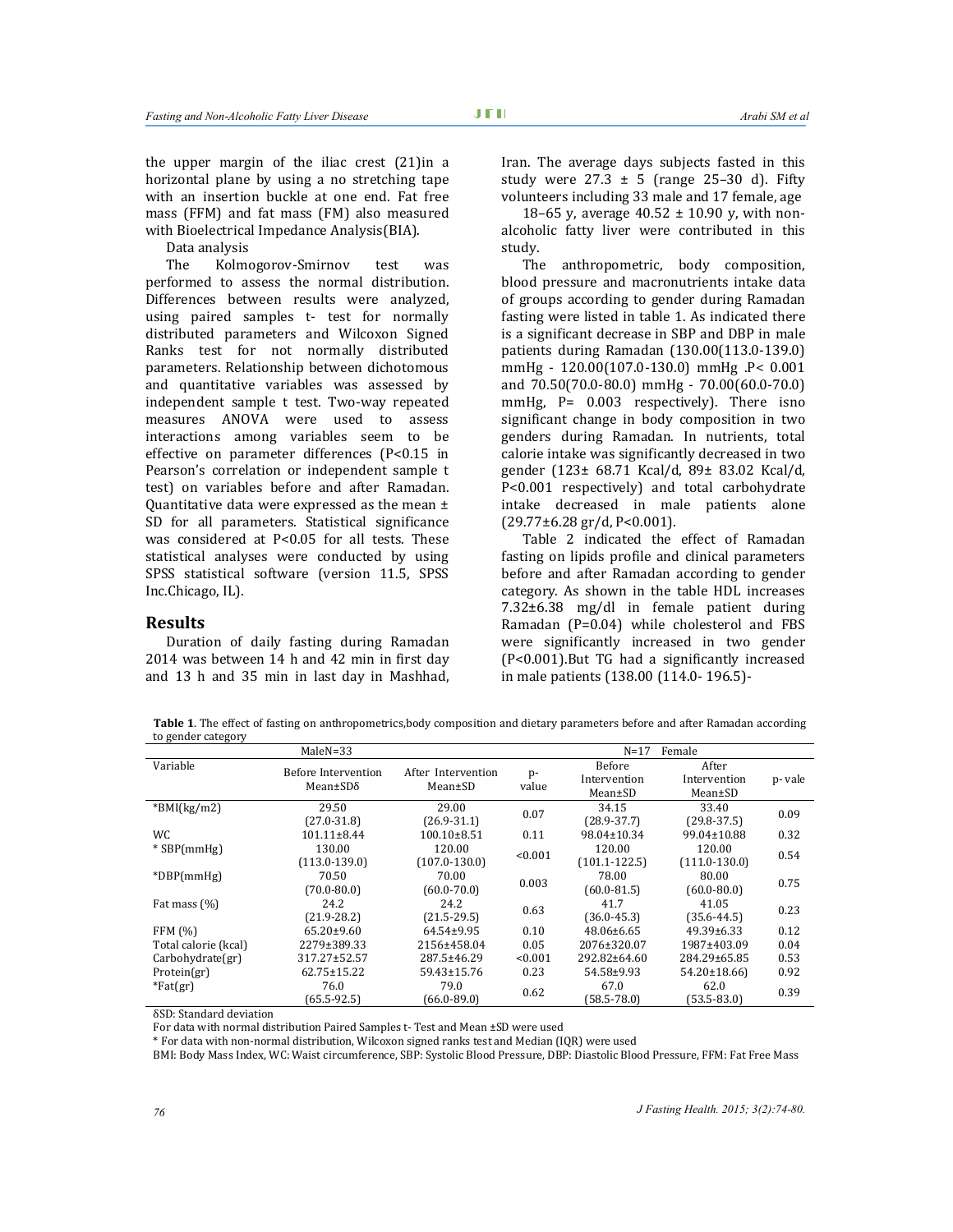| $N = 33$ Male      |                     |                                     | $N=17$<br>Female |                   |                    |         |
|--------------------|---------------------|-------------------------------------|------------------|-------------------|--------------------|---------|
| Variable           | <b>Before</b>       | After Intervention<br>$Mean \pm SD$ |                  | <b>Before</b>     | After              |         |
|                    | Intervention        |                                     | p-value          | Intervention      | Intervention       | p-value |
|                    | $Mean \pm SD\delta$ |                                     |                  | $Mean \pm SD$     | $Mean \pm SD$      |         |
| HDL(mg/dl)         | $42.72 \pm 8.11$    | $45.27 \pm 9.98$                    | 0.22             | $46.52 \pm 10.16$ | $53.91 \pm 16.54$  | 0.04    |
| LDL(mg/dl)         | 119.06±33.80        | $121.61 \pm 36.48$                  | 0.71             | 124.06±23.56      | $127.71 \pm 38.19$ | 0.61    |
| $*TG(mg/dl)$       | 138.00              | 190.00                              | < 0.001          | 197.0             | 233.00             | 0.23    |
|                    | $(114.0-196.5)$     | $(157.0 - 276.0)$                   |                  | $(119.5 - 244.5)$ | $(152.0 - 301.0)$  |         |
| cholesterol(mg/dl) | $190.60 \pm 47.43$  | 220.72±59.96                        | 0.001            | 199.95±45.51      | 229.1±47.87        | 0.001   |
| $*FBS(mg/dl)$      | 85.5                | 133.56                              | < 0.001          | 100.0             | 120.23             | < 0.001 |
|                    | $(80.0 - 92.5)$     | $(93.0 - 108.2)$                    |                  | $(87.5 - 102.5)$  | $(102.2 - 121.0)$  |         |
| *ALT(units/L)      | 18.00               | 13.00                               | < 0.001          | 14.0              | 11.00              | 0.001   |
|                    | $(11.0 - 23.5)$     | $(9.0 - 18.0)$                      |                  | $(10.0 - 32.0)$   | $(9.0 - 17.5)$     |         |
| $*AST(IU/L)$       | 27.00               | 27.00                               | 0.72             | 24.0              | 19.00              | 0.69    |
|                    | $(20.0 - 31.5)$     | $(18.5 - 34.5)$                     |                  | $(16.0 - 33.5)$   | $(16.5 - 32.5)$    |         |
| Insulin(mg/dl)     | $13.77 \pm 6.49$    | $13.40 \pm 7.53$                    | 0.67             | $15.91 \pm 7.06$  | 12.67±4.61         | 0.01    |

**Table 2**. The effect of fasting on lipids profile and clinical parameters before and after Ramadan according to gender category

HDL: High Density Lipoprotein, LDL: Low Density Lipoprotein, TG: Triglyceride, FBS: Fasting Blood Sugar, ALT: Alanine aminotransferase, AST: Aspartate aminotransferase

δSD: Standard deviation

For data with normal distribution Paired Samples t- Test and Mean ±SD were used

\* For data with non-normal distribution, Wilcoxon signed ranks test and Median (IQR) were used

190.00(157.0-276.0), P<0.001) and this rising was not significant in female (P=0.23). ALT significantly decreased during Ramadan in two groups while fasting insulin decreased 3.24±2.45 mg/dl in female patients during Ramadan (P<0.001, P=0.01 respectively).There were no significant relation between LDL-c and AST during Ramadan month.

# **Discussion**

During Ramadan, Muslims refrain from eating, drinking, smoking and sexual relations from sunrise (Sahur) until sunset (Iftar). They are allowed to eat during the remaining hours. It has been established that a given nutrient ingested at an unusual time can induce different metabolic effects (3). This study shows the effect of Ramadan fasting on NAFLD parameters, to our knowledge, there was no similar study among NAFLD patients in this regard. Most of the studies evaluated changes of some clinical, biological and anthropometric factors among metabolic syndrome, diabetic, hyperlipidemia patients, cardiovascular patients and or healthy adults (20, 22-24). In comparing findings with other studies that conducted on different target population. In our study there was a significant increasing in total cholesterol, HDL and TG and decreasing in SBP and DBP after Ramadan Fasting in NAFLD patients, in some studies also an increase in plasma cholesterol ,TG and decreasing in SBP was shown but in healthy population(20, 25, 26), Some studies reported that at the initial stages of weight loss there was

an increase in blood TG level, which may have been due to mobilization of body fat(27, 28).Elevated blood TG levels observed may be due to the consumption of high-carbohydrate diets accompanied by less exercise during this month and there is a tendency for higher sugar consumption during Ramadan(29, 30). Bugianesi et al stated that steatosis can result from an increased delivery of circulating lipids to the liver due to a reduced antilipolytic effect of insulin in adipose tissue. Within the liver, part of this non-esterified fatty acids excess is oxidized and the remainder is re-esterified to be exported into the circulation as triglyceride-rich lipoproteins (12), furthermore, the increased lipid flux that occurs during the fasting state results not only from insulin resistance, but also from "accelerated starvation", with the early recruitment of alternative fuels for energy needs and for gluconeogenesis (as the glycogen stores of the cirrhotic liver are significantly reduced)(31).

In one study on suncus indicated that plasma levels of free fatty acids increase as a result of fasting and the ability to secrete VLDL is also impaired, causing increased amounts of triglyceride in the liver. In suncus, however, a very short period of starvation, e.g., 8 h, induced a striking accumulation of triglyceride in the liver, suggesting that there is an unusual mechanism unique to these animals and also plasma lipid levels were very low and decreased significantly after 1-day fasting, suggesting that the transporting mechanism of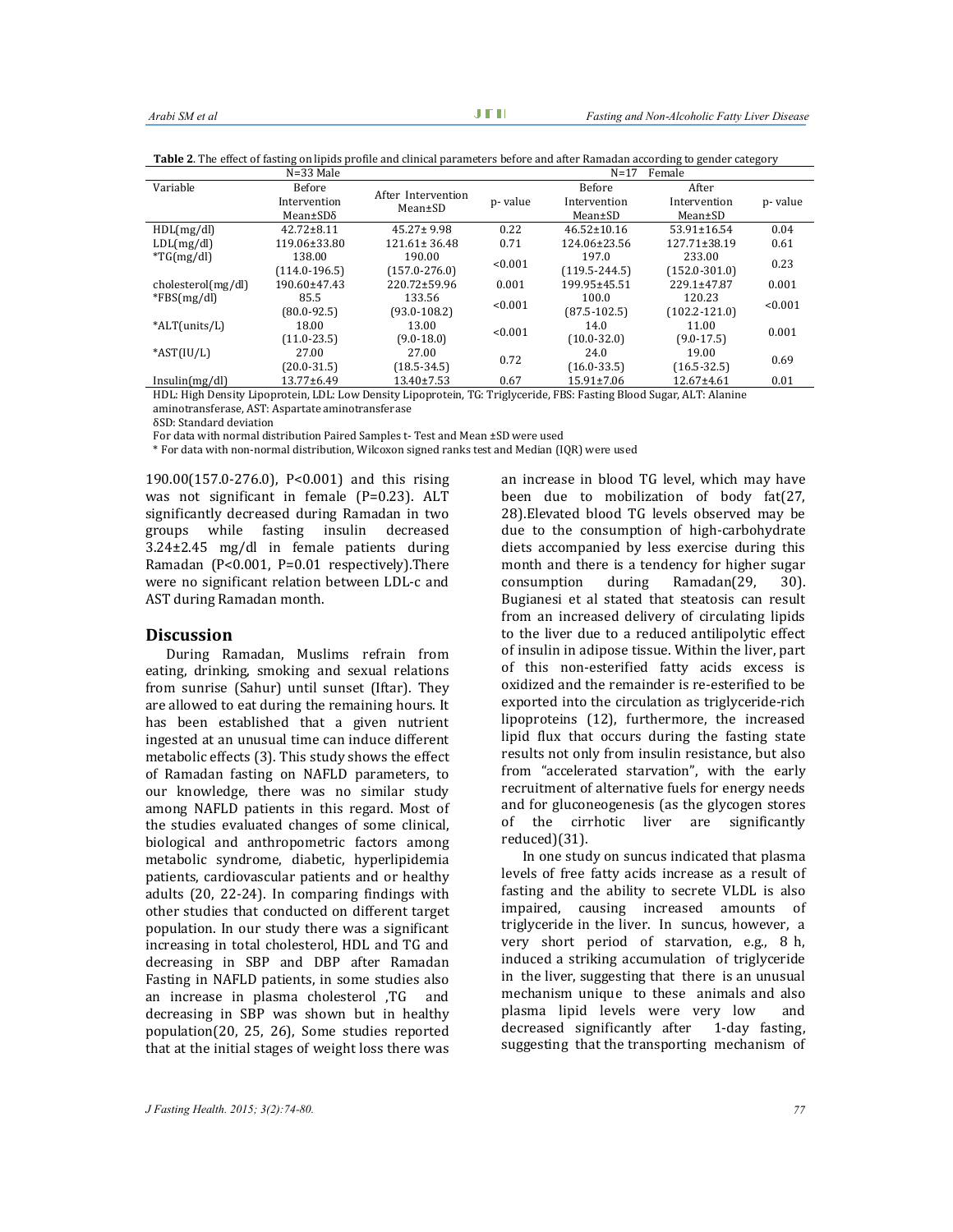the lipids from liver may be impaired(32) but in our study that for the first time investigating the effect of fasting on the NAFLD lipid profile, shows that the serum TG and cholesterol were increased but in present study the liver TG content was not measured and because the fat dietary intake in these patients in pre and post Ramadan fasting didn't had a significant difference so can concluded the mechanism for transporting lipids from the liver may have been improved.

The evidence that a marked increase in plasma HDL-C occurs after Ramadan fasting is promising (26, 33, 34). There was a striking non pharmacologic improvement in plasma HDL-C in our study, which were most probably induced by eating one large evening meal a day. In the present study HDL-c increased in females, body weight did not change and no alcohol was consumed. Furthermore, we find an increase in plasma HDL than that published by others, even when hypolipidemic drug therapy was a factor (35)while parameters such as exercise, body weight, smoking, moderate alcohol intake, and hypolipidemic drugs, do not apply to our study.

One of the other main finding in present study was the decreasing fasting insulin and increasing FBS in NAFLD patients during Ramadan month, this finding is in contrast with the M'guil et al results that investigating the effect of Ramadan fasting on type 2 diabetes patients(36). A significant decrease in insulin and insulin resistance among men patients with type II diabetes after Ramadan fasting was reported by Yarahmadi et al(37). In a study by Nematy et al shown that there is no difference in insulin and FBS after Ramadan fasting(20). The diurnal insulin hypo secretion observed during fasting would also favor a predominant lipolytic state. Such an assertion is sustained by data concerning both the respiratory quotient and nutrient oxidation rates throughout the circadian cycle.(38)

In the present investigation, carbohydrate consumption decreased during Ramadan, which may have resulted in decreased carbohydrate oxidation and increased fat oxidation. However, due to the fact that we did not measure the respiratory exchange ratio, we cannot know this with certainty. Despite a decrease in carbohydrate intake during Ramadan, blood glucose increased, which may be due to an

increase in gluconeogenesis but other investigations have reported a similar lack of effect of Ramadan fasting on blood glucose(2, 39).

The ALT enzyme decreases significantly after Ramadan in the present study that was along with Unalacak et al findings(40) and in other studies there is no significant change in ALT or AST enzymes(41, 42), change in life style and losing at least 5% of body weight have a significant improvement on ALT enzyme in NAFLAD patients (43) in our study decreasing in energy and carbohydrate intake and insulin can lead to a change in liver function of NAFLD patients.

#### **Limitation**

There was no control group in this study. Pre Ramadan sampling in Ramadan was performed in the morning after an overnight fasting, while post Ramadan blood sampling was performed in the afternoon, after at least 10 h fasting during day time. This difference in the time of blood sampling was inevitable to have at least 10 h fasting. As the circadian rhythms of nutritionrelated biological variables shows some degree of changes during Ramadan (44), there might be concerns about amount of daily activities or circadian rhythm of hormones like cortisol which might affect FBS levels. In the present study, we had only two measurements during the study, possibly evaluation in the middle of the month and after a time after Ramadan would reveal more details and shows us the trend of changes. Level of physical activity of the study population was not measured in this study.

For the better understanding of change and improvement in liver function, Ultrasound images and liver fat content was needed.

# **Conclusion**

This study for the first time shows significant effects on NAFLD patient parameters during Ramadan fasting such as decreasing in insulin, ALT enzyme, SBP and DBP and increase in HDLc after an average of 27 d fasting, Result from this study suggested that Ramadan fasting may be useful to improve NAFLD, but further studies are needed in this area.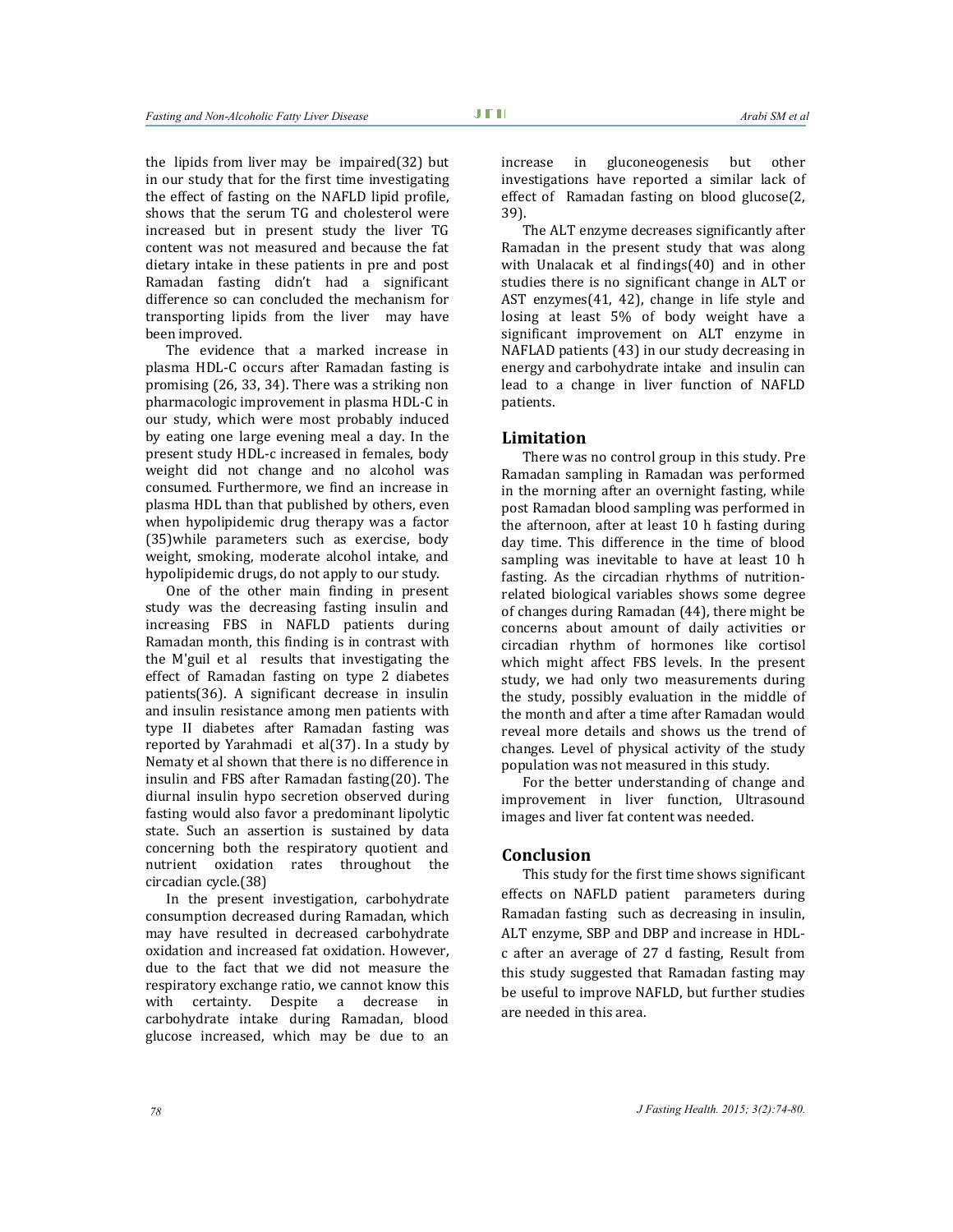- 1. Sarraf-Zadegan N, Atashi M, Naderi GA, Baghai AM, Asgary S, Fatehifar MR, et al. The effect of fasting in Ramadan on the values and interrelations between biochemical, coagulation and hematological factors. Ann Saudi med. 2000;20(5-6):377-81.
- 2. Bouhlel E, Salhi Z, Bouhlel H, Mdella S, Amamou A, Zaouali M, et al. Effect of Ramadan fasting on fuel oxidation during exercise in trained male rugby players. Diabetes metabo. 2006;32(6):617-24.
- 3. Nelson W, Cadotte L, Halberg F. Circadian timing of single daily "meal" affects survival of mice. Proc Soc Exp Biol Med. 1973;144(3):766-9.
- 4. Ahmed MH, Byrne CD. Modulation of sterol regulatory element binding proteins (SREBPs) as potential treatments for non-alcoholic fatty liver disease (NAFLD). Drug discov today. 2007;12(17):740-7.
- 5. Choudhury J, Sanyal AJ. Clinical aspects of fatty liver disease. Semin Liver Dis; 2004;24(4):349-62.
- 6. Eckel RH, Grundy SM, Zimmet PZ. The metabolic syndrome. Lancet. 2005;365(9468):1415-28.
- 7. Fan J-G, Zhu J, Li X-J, Chen L, Li L, Dai F, et al. Prevalence of and risk factors for fatty liver in a general population of Shanghai, China. J Hepatol. 2005;43(3):508-14.
- 8. Marchesini G, Bugianesi E, Forlani G, Cerrelli F, Lenzi M, Manini R, et al. Nonalcoholic fatty liver, steatohepatitis, and the metabolic syndrome. Hepatology. 2003;37(4):917-23.
- 9. Marchesini G, Brizi M, Bianchi G, Tomassetti S, Bugianesi E, Lenzi M, et al. Nonalcoholic fatty liver disease: a feature of the metabolic syndrome. Diabetes. 2001;50(8):1844-50.
- 10. Fan JG, Zhu J, Li XJ, Chen L, Lu YS, Li L, et al. Fatty liver and the metabolic syndrome among Shanghai adults. J Gastroenterol Hepatol. 2005;20(12):1825-32.
- 11. Cohen JC, Horton JD, Hobbs HH. Human fatty liver disease: old questions and new insights. Science. 2011;332(6037):1519-23.
- 12. Bugianesi E, Gastaldelli A, Vanni E, Gambino R, Cassader M, Baldi S, et al. Insulin resistance in non-diabetic patients with non-alcoholic fatty liver disease: sites and mechanisms. Diabetologia. 2005;48(4):634-42.
- 13. Khaled MB, Belbraouet S. Ramadan fasting diet entailed a lipid metabolic disorder among type 2 diabetic obese women. Am J Applied Sci. 2009;6(3):471-477.
- 14. Saleh SA, Elsharouni SA, Cherian B, Mourou M. Effects of Ramadan fasting on waist circumference, blood pressure, lipid profile, and blood sugar on a sample of healthy Kuwaiti men and women. Mal J Nutr. 2005;11(2):143-50.
- 15. Farshidfar G, Yousfi H, Vakili M, Asadi Noughabi F. The effect of Ramadan fasting on hemoglobin,

hematocrit and blood biochemical parameters. J Res Health Sci. 2006;6(2):21-7.

- 16. Momen HK, Elzouki ANY, Gatie J, El-Mansoury AM, Tashani A. Effect of Ramadan fasting on blood glucose and serum lipid profiles in Libyan diabetic patients. Journal of Science and its Applications. 2007;1(1):14-7.
- 17. Tsai AC, Sandretto A, Chung Y-C. Dieting is more effective in reducing weight but exercise is more effective in reducing fat during the early phase of a weight-reducing program in healthy humans. Journal Nutr Biochem. 2003;14(9):541-9.
- 18. Afrasiabi A, Hassanzadeh S, Sattarivand R, Mahboob S. Effects of Ramadan fasting on serum lipid profiles on 2 hyperlipidemic groups with or without diet pattern. Saudi Med J. 2003;24(1):23- 6.
- 19. Cahill Jr GF. Fuel metabolism in starvation. Annu Rev Nutr. 2006;26:1-22.
- 20. Nematy M, Alinezhad-Namaghi M, Rashed MM, Mozhdehifard M, Sajjadi SS, Akhlaghi S, et al. Effects of Ramadan fasting on cardiovascular risk factors: a prospective observational study. Nutr J. 2012;11:69.
- 21. Lohman TG, Roche AF, Martorell R. Anthropometric Standardization Reference Manual. Human Kinetics Books, Champaign. 1988.
- 22. Celik A, Saricicek E, Saricicek V, Sahin E, Ozdemir G, Bozkurt S, et al. Effect of Ramadan fasting on serum concentration of apelin-13 and new obesity indices in healthy adult men. Med Sci Monit. 2014;20:337-42.
- 23. Shehab A, Abdulle A, El Issa A, Al Suwaidi J, Nagelkerke N. Favorable changes in lipid profile: the effects of fasting after Ramadan. PLoS One. 2012;7(10):e47615.
- 24. Velayudhan M. Managing diabetes during the Muslim fasting month of Ramadan. Med J Malaysia. 2012;67(3):353-4.
- 25. Shoukry MI. Effect of fasting in Ramadan on plasma lipoproteins and apoproteins. Saudi Med J. 1986;7(6):561-5.
- 26. Gumaa KA, Mustafa KY, Mahmoud NA, Gader AMA. The effects of fasting in Ramadan. Br J Nutr. 1978;40(3):573-81.
- 27. Markel A, Brook JG, Aviram M. Increased plasma triglycerides, cholesterol and apolipoprotein E during prolonged fasting in normal subjects. Postgrad Med J. 1985;61(715):395-400.
- 28. Sorbris R, Petersson BG, Nilsson-Ehle P. Effects of weight reduction on plasma lipoproteins and adipose tissue metabolism in obese subjects. Eur J Clin Invest. 1981;11(6):491-8.
- 29. Frost G, Pirani S. Meal frequency and nutritional intake during Ramadan: a pilot study. Hum Nutr Appl Nutr. 1987;41(1):47-50.
- 30. Ziaee V, Razaei M, Ahmadinejad Z, Shaikh H, Yousefi R, Yarmohammadi L, et al. The changes of